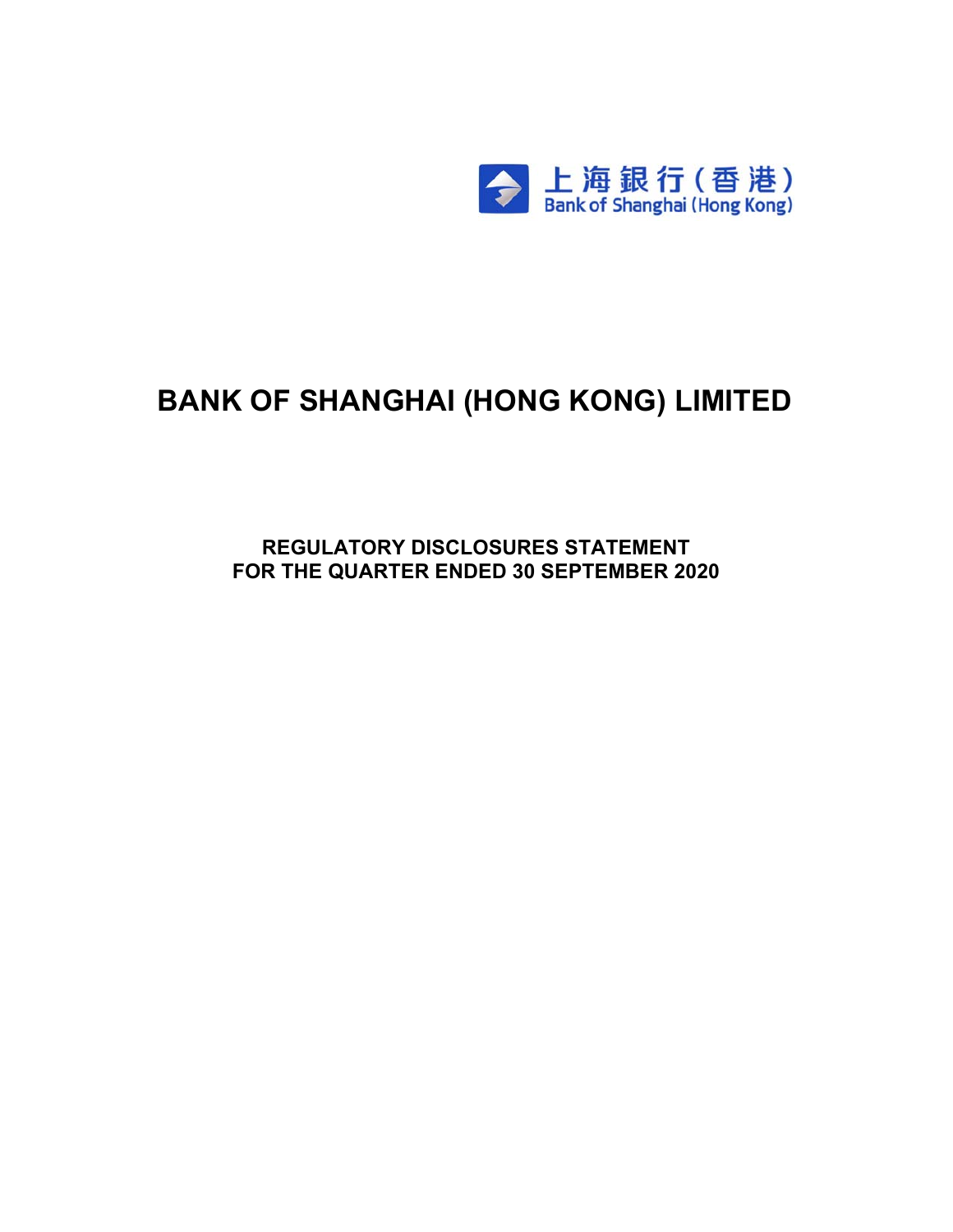| <b>Contents</b>                  | Page(s) |
|----------------------------------|---------|
| <b>Key Prudential Ratios</b>     | 1       |
| Overview of Risk-weighted amount | 3       |
| Leverage Ratio                   | 5       |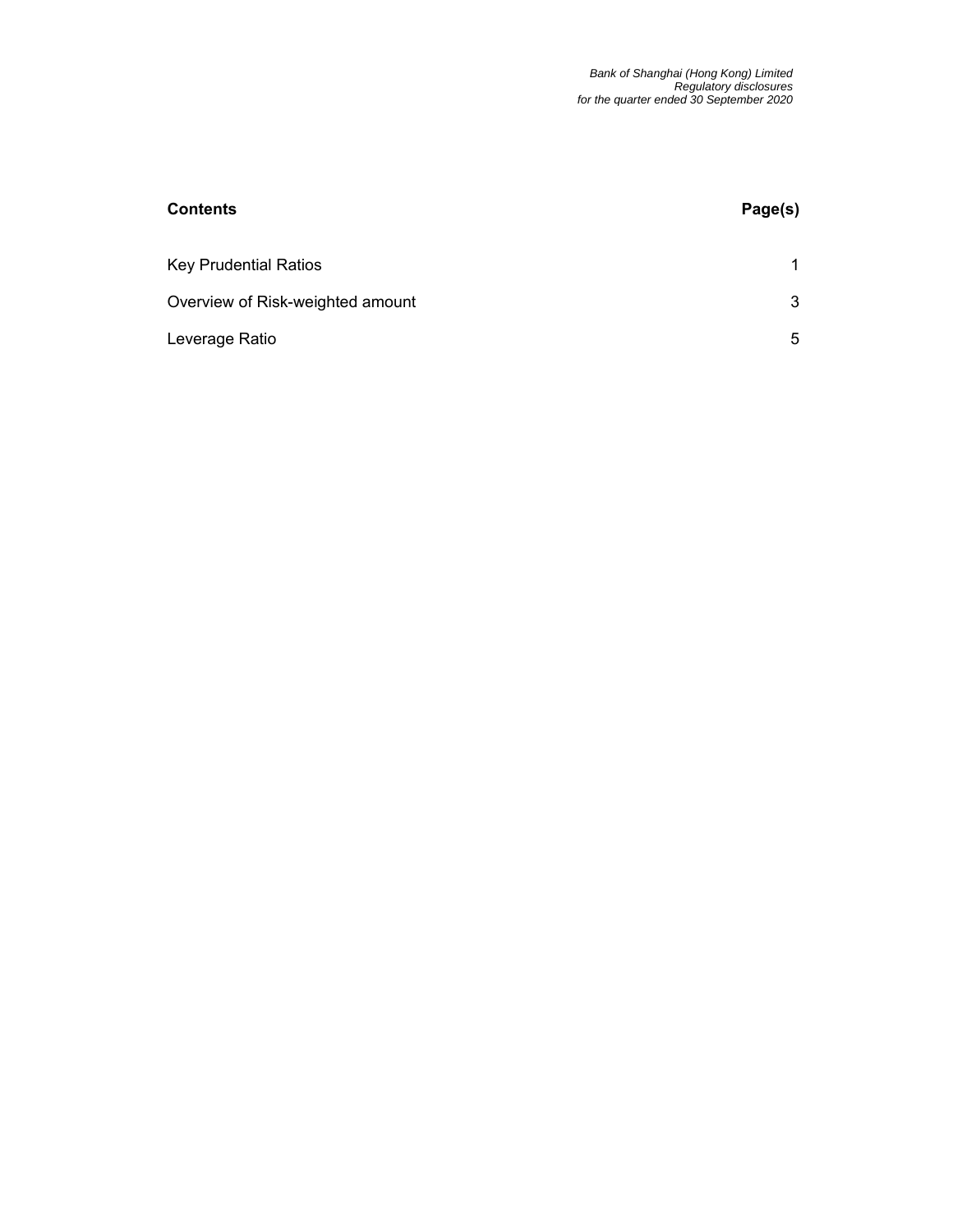This document contains Pillar 3 disclosures of Bank of Shanghai (Hong Kong) Limited (the "Bank") relating to key prudential ratios, leverage ratio and risk-weighted amount ("RWA") by risk types. The following disclosures are prepared in accordance with the Banking (Disclosure) Rules and standard disclosure templates promulgated by the Hong Kong Monetary Authority (the "HKMA"). The Bank is only required to calculate capital adequacy ratio and leverage ratio on an unconsolidated basis.

#### **1 Key Prudential Ratios**

The following table provides an overview of the Bank's key prudential ratios.

|                | HK\$'000                                                                         | As at<br>30 September<br>2020 | As at<br>30 June<br>2020 | As at<br>31 March<br>2020 | As at<br>31 December<br>2019 | As at<br>30 September<br>2019 |
|----------------|----------------------------------------------------------------------------------|-------------------------------|--------------------------|---------------------------|------------------------------|-------------------------------|
|                | <b>Regulatory Capital (amount)</b>                                               |                               |                          |                           |                              |                               |
| $\mathbf{1}$   | Common Equity Tier 1 (CET1)                                                      | 4,502,677                     | 4,468,116                | 4,450,629                 | 4,428,235                    | 4,340,840                     |
| $\overline{2}$ | Tier 1                                                                           | 4,502,677                     | 4,468,116                | 4,450,629                 | 4,428,235                    | 4,340,840                     |
| 3              | <b>Total Capital</b>                                                             | 4,748,816                     | 4.667.587                | 4.647.946                 | 4,617,876                    | 4,551,023                     |
|                | <b>RWA</b> (amount)                                                              |                               |                          |                           |                              |                               |
| 4              | <b>Total RWA</b>                                                                 | 25,906,784                    | 23,873,089               | 24,301,000                | 22,275,177                   | 21,877,841                    |
|                | Risk-based regulatory capital ratios (as<br>a percentage of RWA)                 |                               |                          |                           |                              |                               |
| 5              | CET1 ratio (%)                                                                   | 17.4                          | 18.7                     | 18.3                      | 19.9                         | 19.8                          |
| 6              | Tier 1 ratio (%)                                                                 | 17.4                          | 18.7                     | 18.3                      | 19.9                         | 19.8                          |
| $\overline{7}$ | Total Capital ratio (%)                                                          | 18.3                          | 19.6                     | 19.1                      | 20.7                         | 20.8                          |
|                | Additional CET1 buffer requirements (as<br>a percentage of RWA)                  |                               |                          |                           |                              |                               |
| 8              | Capital conservation buffer requirement (%)                                      | 2.500                         | 2.500                    | 2.500                     | 2.500                        | 2.500                         |
| 9              | Countercyclical capital buffer requirement (%)                                   | 0.443                         | 0.432                    | 0.425                     | 0.859                        | 0.941                         |
| 10             | Higher loss absorbency requirements (%) (applicable<br>only to G-SIBs or D-SIBs) |                               |                          |                           |                              |                               |
| 11             | Total Al-specific CET1 buffer requirements (%)                                   | 2.943                         | 2.932                    | 2.925                     | 3.359                        | 3.441                         |
| 12             | CET1 available after meeting the AI's minimum<br>capital requirements (%)        | 10.3                          | 11.6                     | 11.1                      | 12.7                         | 12.8                          |
|                | <b>Basel III Leverage ratio</b>                                                  |                               |                          |                           |                              |                               |
| 13             | Total Leverage ratio (LR) exposure measure                                       | 29,413,775                    | 28,849,625               | 31,103,401                | 28,657,661                   | 26,073,219                    |
| 14             | LR(%)                                                                            | 15.3                          | 15.5                     | 14.3                      | 15.5                         | 16.6                          |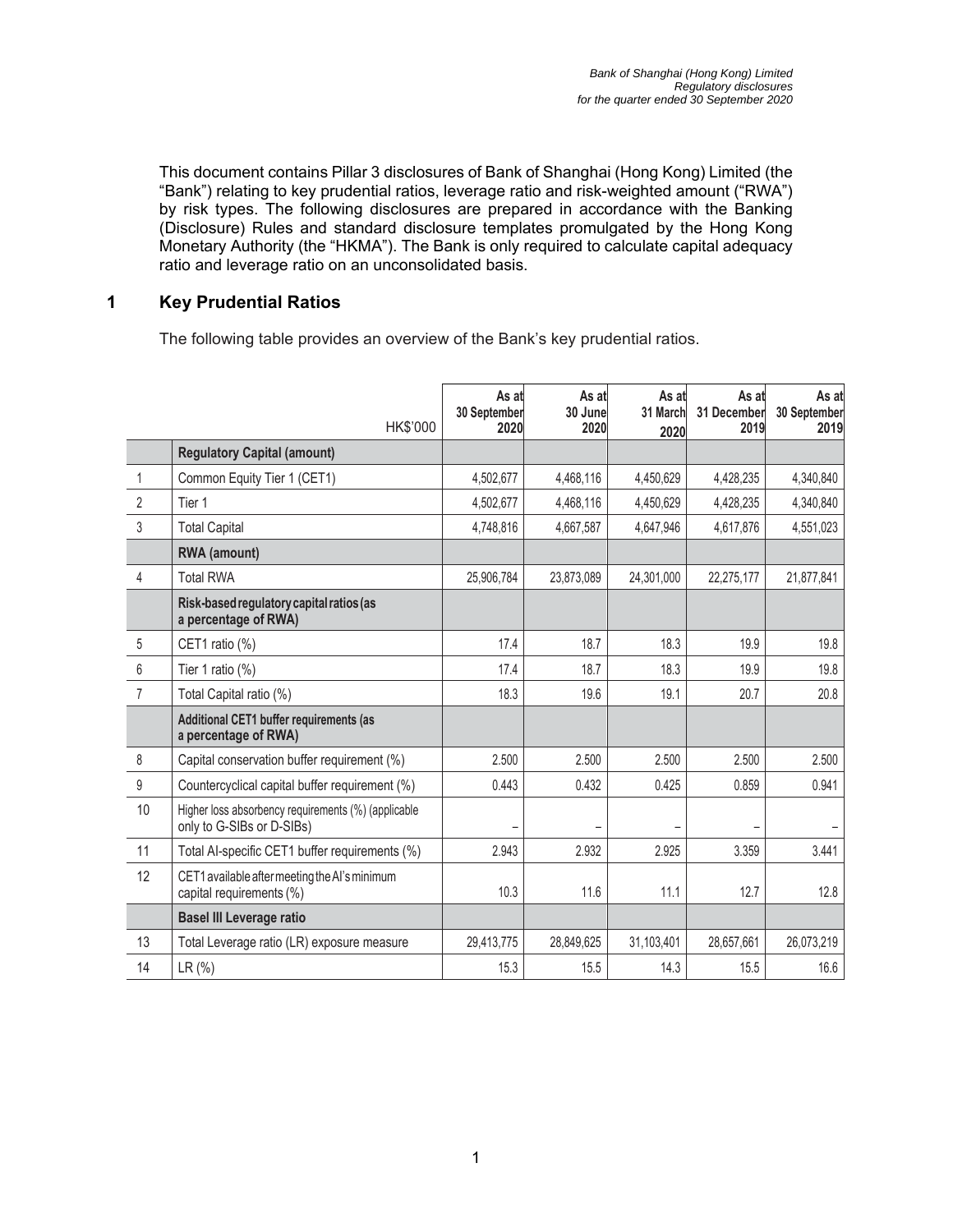## **1 Key Prudential Ratios (continued)**

|     | HK\$'000                                                                    | As at<br>30 September<br>2020 | As at<br>30 June<br>2020 | As at<br>31 March<br>2020 | As at<br>31 December<br>2019 | As at<br>30 September<br>2019 |
|-----|-----------------------------------------------------------------------------|-------------------------------|--------------------------|---------------------------|------------------------------|-------------------------------|
|     | Liquidity Coverage Ratio (LCR)/<br><b>Liquidity Maintenance Ratio (LMR)</b> |                               |                          |                           |                              |                               |
|     | Applicable to category 1 institution only:                                  |                               |                          |                           |                              |                               |
| 15  | Total high quality liquid assets (HQLA)                                     | <b>NA</b>                     | <b>NA</b>                | <b>NA</b>                 | <b>NA</b>                    | NA                            |
| 16  | Total net cash outflows                                                     | <b>NA</b>                     | <b>NA</b>                | <b>NA</b>                 | <b>NA</b>                    | <b>NA</b>                     |
| 17  | LCR(%)                                                                      | <b>NA</b>                     | <b>NA</b>                | <b>NA</b>                 | <b>NA</b>                    | <b>NA</b>                     |
|     | Applicable to category 2 institution only:                                  |                               |                          |                           |                              |                               |
| 17a | $LMR$ $(\%)$                                                                | 70.1                          | 65.8                     | 55.7                      | 51.6                         | 55.2                          |
|     | Net Stable Funding Ratio (NSFR) / Core<br><b>Funding Ratio (CFR)</b>        |                               |                          |                           |                              |                               |
|     | Applicable to category 1 institution only:                                  |                               |                          |                           |                              |                               |
| 18  | Total available stable funding                                              | <b>NA</b>                     | <b>NA</b>                | NA                        | <b>NA</b>                    | <b>NA</b>                     |
| 19  | Total required Stable funding                                               | <b>NA</b>                     | <b>NA</b>                | <b>NA</b>                 | <b>NA</b>                    | <b>NA</b>                     |
| 20  | NSFR (%)                                                                    | <b>NA</b>                     | NA                       | NA                        | <b>NA</b>                    | <b>NA</b>                     |
|     | Applicable to category 2A institution only:                                 |                               |                          |                           |                              |                               |
| 20a | CFR (%)                                                                     | 125.7                         | 112.5                    | 119.3                     | 109.6                        | 112.9                         |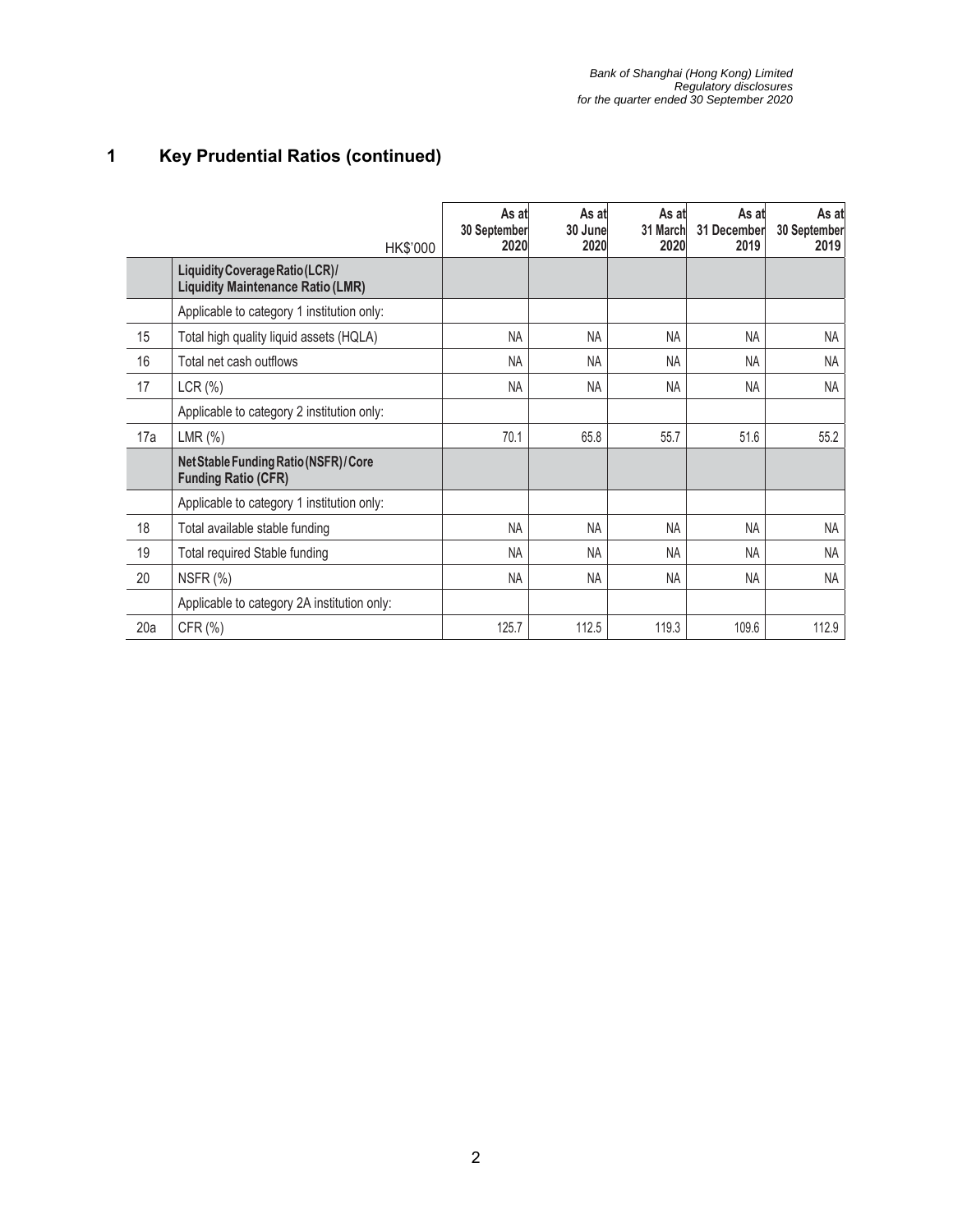#### **2 Overview of Risk-weighted amount**

The table below sets out the RWA by risk types and their corresponding capital requirements (i.e. 8% of the RWA):

|                |                                                                                                    | (a)          | (b)                             | (c)          |
|----------------|----------------------------------------------------------------------------------------------------|--------------|---------------------------------|--------------|
|                |                                                                                                    | <b>RWA</b>   | Minimum capital<br>requirements |              |
|                |                                                                                                    | As at        | As at                           |              |
|                |                                                                                                    | 30 September | 30 June                         | 30 September |
|                | HK\$'000                                                                                           | 2020         | 2020                            | 2020         |
| 1              | Credit risk for non-securitization exposures                                                       | 22,775,494   | 20,941,933                      | 1,822,040    |
| $\overline{2}$ | Of which STC approach                                                                              | 22,775,494   | 20,941,933                      | 1,822,040    |
| 2a             | Of which BSC approach                                                                              |              |                                 |              |
| 3              | Of which foundation IRB approach                                                                   |              |                                 |              |
| 4              | Of which supervisory slotting criteria approach                                                    |              |                                 |              |
| 5              | Of which advanced IRB approach                                                                     |              |                                 |              |
| 6              | Counterparty default risk and default fund<br>contributions                                        | 61,819       | 44,551                          | 4,946        |
| $\overline{7}$ | Of which SA-CCR                                                                                    | <b>NA</b>    | <b>NA</b>                       | <b>NA</b>    |
| 7a             | Of which CEM                                                                                       | 61,819       | 44,551                          | 4,946        |
| 8              | Of which IMM(CCR) approach                                                                         |              |                                 |              |
| $9\,$          | Of which others                                                                                    |              |                                 |              |
| 10             | <b>CVA</b> risk                                                                                    | 37,450       | 41,100                          | 2,996        |
| 11             | Equity positions in banking book under the simple<br>risk-weight method and internal models method |              |                                 |              |
| 12             | Collective investment scheme ("CIS") exposures<br>$-LTA$                                           | <b>NA</b>    | <b>NA</b>                       | <b>NA</b>    |
| 13             | CIS exposures - MBA                                                                                | <b>NA</b>    | <b>NA</b>                       | <b>NA</b>    |
| 14             | CIS exposures - FBA                                                                                | <b>NA</b>    | <b>NA</b>                       | <b>NA</b>    |
| 14a            | CIS exposures - combination of approaches                                                          | <b>NA</b>    | <b>NA</b>                       | <b>NA</b>    |
| 15             | Settlement risk                                                                                    |              |                                 |              |
| 16             | Securitization exposures in banking book                                                           |              |                                 |              |
| 17             | Of which SEC-IRBA                                                                                  |              |                                 |              |
| 18             | Of which SEC-ERBA                                                                                  |              |                                 |              |
| 19             | Of which SEC-SA                                                                                    |              |                                 |              |
| 19a            | Of which SEC-FBA                                                                                   |              |                                 |              |
| 20             | Market risk                                                                                        | 897,950      | 746,725                         | 71,836       |
| 21             | Of which STM approach                                                                              | 897,950      | 746,725                         | 71,836       |
| 22             | Of which IMM approach                                                                              |              |                                 |              |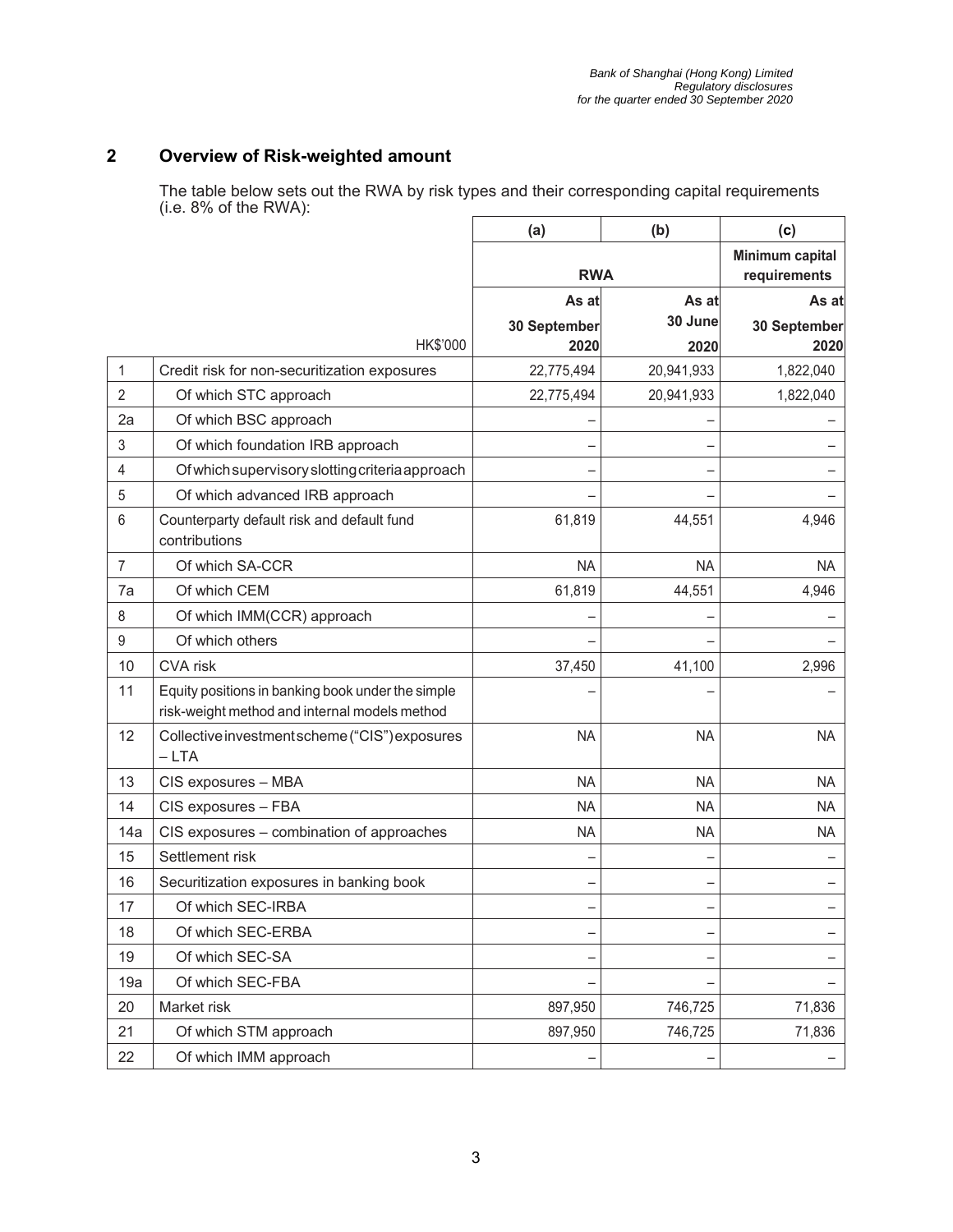#### **2 Overview of Risk-weighted amount (continued)**

|     |                                                                                                                                                              | (a)          | (b)                             | (c)          |
|-----|--------------------------------------------------------------------------------------------------------------------------------------------------------------|--------------|---------------------------------|--------------|
|     |                                                                                                                                                              | <b>RWA</b>   | Minimum capital<br>requirements |              |
|     |                                                                                                                                                              | As at        | As at                           | As at        |
|     |                                                                                                                                                              | 30 September | 30 June                         | 30 September |
|     | HK\$'000                                                                                                                                                     | 2020         | 2020                            | 2020         |
| 23  | Capital charge for switch between exposures in<br>trading book and banking book (not applicable<br>before the revised market risk framework takes<br>effect) | <b>NA</b>    | <b>NA</b>                       | <b>NA</b>    |
| 24  | Operational risk                                                                                                                                             | 932,113      | 902.975                         | 74,569       |
| 24a | Sovereign concentration risk                                                                                                                                 |              |                                 |              |
| 25  | Amounts below the thresholds for deduction<br>(subject to 250% RW)                                                                                           | 1,201,958    | 1,195,805                       | 96,157       |
| 26  | Capital floor adjustment                                                                                                                                     |              |                                 |              |
| 26a | Deduction to RWA                                                                                                                                             |              |                                 |              |
| 26b | Of which portion of regulatory reserve for<br>general banking risks and collective provisions<br>which is not included in Tier 2 Capital                     |              |                                 |              |
| 26c | Of which portion of cumulative fair value gains<br>arising from the revaluation of land and<br>buildings which is not included in Tier 2 Capital             |              |                                 |              |
| 27  | <b>Total</b>                                                                                                                                                 | 25,906,784   | 23,873,089                      | 2,072,544    |

Total RWA increased mainly attributable to increase in RWA for credit risk, which was driven by the increase in corporate exposures as the Bank increased the balance sheet size during the quarter. The increase in net FX position also contributes to the increase in RWA for market risk.